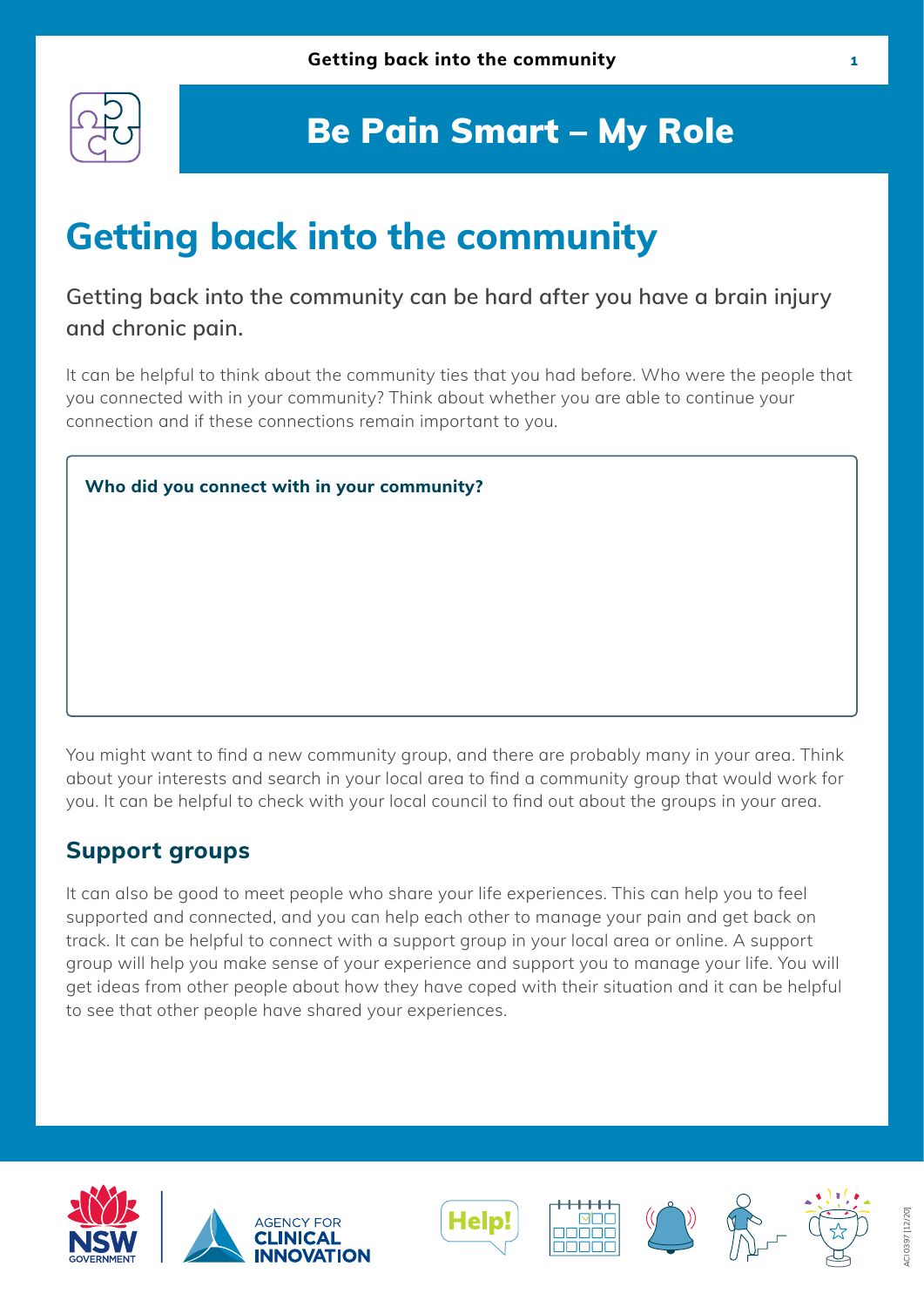

There are a few different options:

## **Brain injury support groups**

**Chronic pain support groups** **General disability support groups**

There are different support groups available in different areas. With support from a family member or carer, you can search for one local to you. Use the links below to get started.

#### **Brain injury support groups**

- **[Brain Injury Australia](https://www.braininjuryaustralia.org.au/)**
- **[Synapse](https://synapse.org.au/)**
- Acquired Brain Injury Services (ABIS)

#### **Chronic pain support groups**

- [Chronic Pain Australia](https://www.chronicpainaustralia.org.au/index.php/component/content/article?id=66:supportgroups)
- [Complex Regional Pain Syndrome \(CRPS\) Network Australia](https://crpsnetworkaustralia.org.au/?fbclid=IwAR0fNvhQG8y677sl5A1aQ9EfnsURSk08n9PUnad8TL0pdu-ZHrMFk01XN7w)
- [Australian Pain Management Association](https://www.painmanagement.org.au/images/painman/PDFs/APMA_Pain_Support_Groups.pdf)
- [Connect Groups](https://connectgroups.org.au/directorychronic/categories/chronic-pain)
- **[The Purple Bucket Foundation](https://www.tpbf.org.au/)**

#### **General disability support groups**

- **[Physical Disability Council of Australia](https://www.pdcnsw.org.au/)**
- [Connect Groups](https://connectgroups.org.au/directory/listing/fragile-x-association-of-australia-inc-1/nearby)
- [Humankind](https://www.humankind-relationships.com.au/)

Use this information to make a plan for getting back into the community. See the example below.











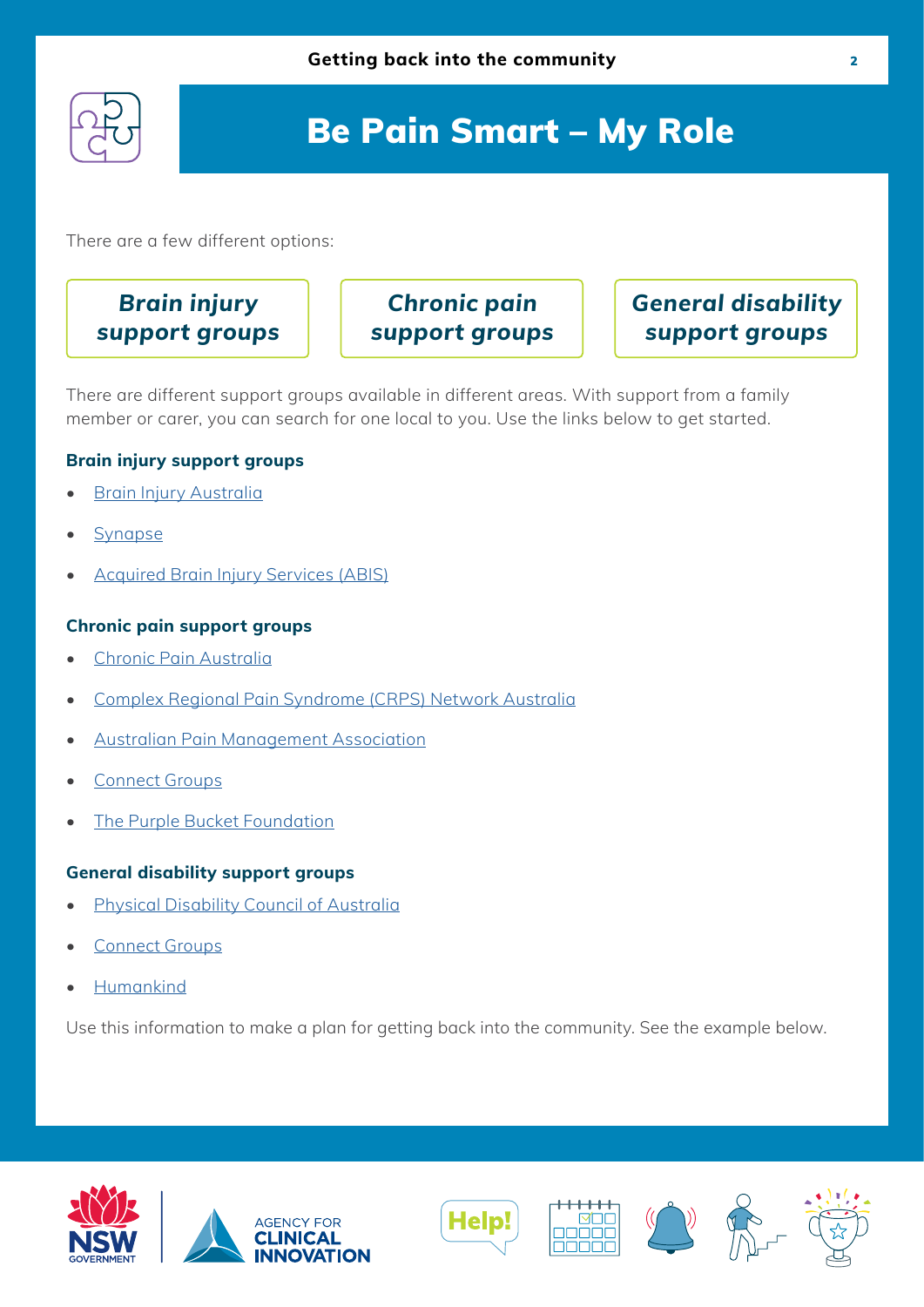

### **My plan for getting back into the community**

| <b>What kind of group?</b>                  | Pain support group                           |
|---------------------------------------------|----------------------------------------------|
|                                             |                                              |
| Does the group meet in person<br>or online? | In person                                    |
| <b>Group name?</b>                          | Central Coast pain group                     |
| Who to contact?                             | <b>Brian McAdams</b>                         |
| <b>Contact information</b>                  | 0412 345 678                                 |
| When do they meet?                          | Every Tuesday morning at 10.00am for 2 hours |
| Where do they meet?                         | Central Coast Town Hall                      |
|                                             | 123 Town Hall Rd, Central Coast              |